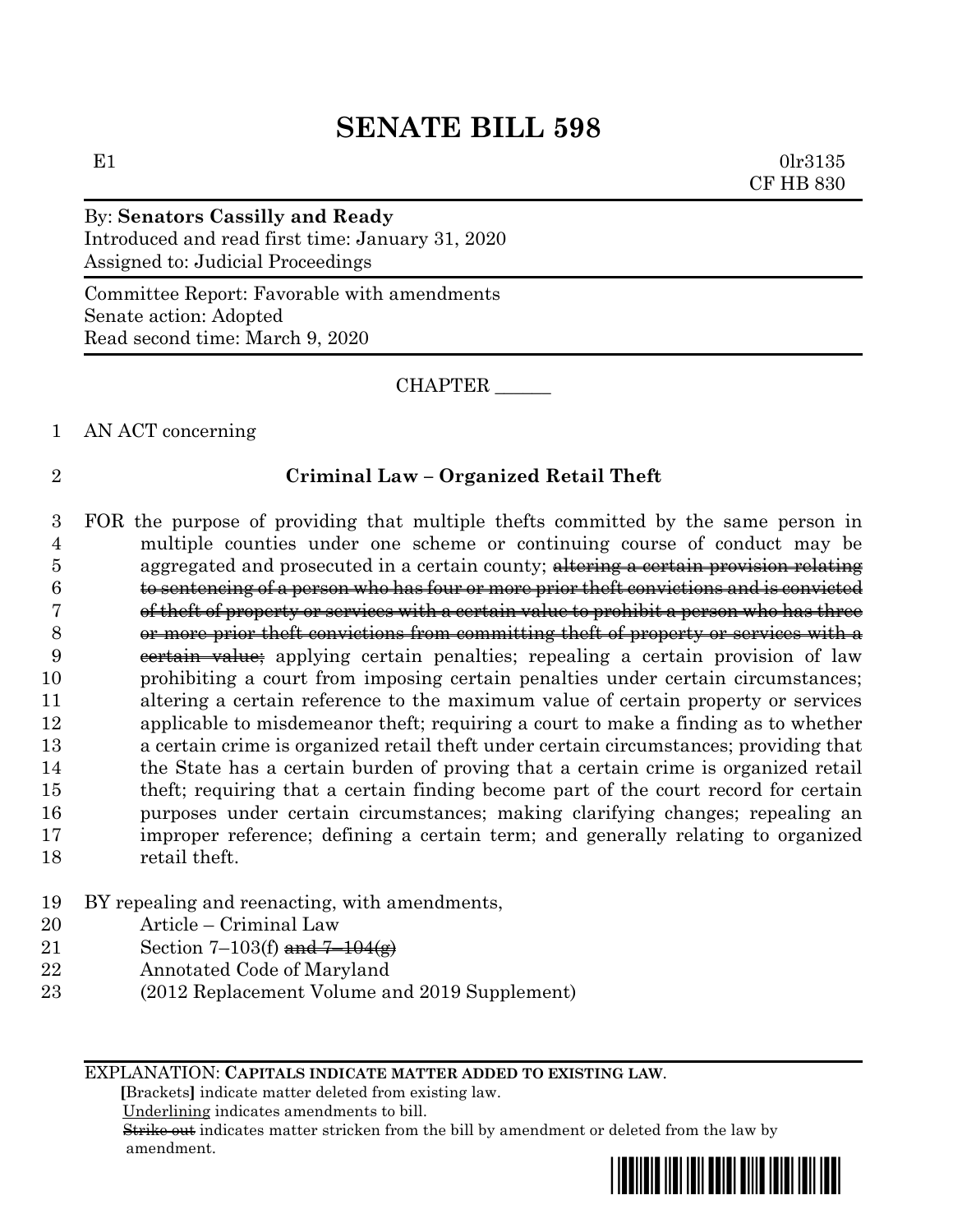| 1<br>$\overline{2}$<br>3 | BY repealing and reenacting, with amendments,<br>Article – Criminal Procedure<br>Section 2-203                                                                                                                                                                           |  |  |  |  |
|--------------------------|--------------------------------------------------------------------------------------------------------------------------------------------------------------------------------------------------------------------------------------------------------------------------|--|--|--|--|
| 4                        | Annotated Code of Maryland                                                                                                                                                                                                                                               |  |  |  |  |
| 5                        | (2018 Replacement Volume and 2019 Supplement)                                                                                                                                                                                                                            |  |  |  |  |
|                          |                                                                                                                                                                                                                                                                          |  |  |  |  |
| 6                        | BY adding to                                                                                                                                                                                                                                                             |  |  |  |  |
| 7                        | Article – Criminal Procedure                                                                                                                                                                                                                                             |  |  |  |  |
| 8                        | Section 6-235                                                                                                                                                                                                                                                            |  |  |  |  |
| 9                        | Annotated Code of Maryland                                                                                                                                                                                                                                               |  |  |  |  |
| 10                       | (2018 Replacement Volume and 2019 Supplement)                                                                                                                                                                                                                            |  |  |  |  |
| 11<br>12                 | SECTION 1. BE IT ENACTED BY THE GENERAL ASSEMBLY OF MARYLAND,<br>That the Laws of Maryland read as follows:                                                                                                                                                              |  |  |  |  |
| 13                       | Article – Criminal Law                                                                                                                                                                                                                                                   |  |  |  |  |
|                          |                                                                                                                                                                                                                                                                          |  |  |  |  |
| 14                       | $7 - 103.$                                                                                                                                                                                                                                                               |  |  |  |  |
| 15                       | (f)<br>(1)<br>When the ft is committed in violation of this part under one scheme or                                                                                                                                                                                     |  |  |  |  |
| 16                       | continuing course of conduct, whether from the same or [several sources] MULTIPLE                                                                                                                                                                                        |  |  |  |  |
| 17                       | VICTIMS:                                                                                                                                                                                                                                                                 |  |  |  |  |
|                          |                                                                                                                                                                                                                                                                          |  |  |  |  |
| 18                       | $\lceil (1) \rceil$<br>the conduct may be considered as one crime; and<br>(I)                                                                                                                                                                                            |  |  |  |  |
| 19                       | $\left[ \mathrm{(2)}\right]$<br>(II)<br>the value of the property or services may be aggregated in                                                                                                                                                                       |  |  |  |  |
| 20                       | determining whether the theft is a felony or a misdemeanor.                                                                                                                                                                                                              |  |  |  |  |
| 21<br>22<br>23<br>24     | (2)<br><b>MULTIPLE</b><br><b>COMMITTED</b><br><b>THEFTS</b><br>BY THE<br>SAME<br><b>PERSON</b><br>IN<br>MULTIPLE COUNTIES UNDER ONE SCHEME OR CONTINUING COURSE OF CONDUCT<br>MAY BE AGGREGATED AND PROSECUTED IN ANY COUNTY IN WHICH ANY ONE OF THE<br>THEFTS OCCURRED. |  |  |  |  |
| 25                       | $7 - 104.$                                                                                                                                                                                                                                                               |  |  |  |  |
| 26                       | A person convicted of theft of property or services with a value of:<br>$\leftrightarrow$<br>$\circledast$                                                                                                                                                               |  |  |  |  |
| 27                       | at least \$1,500 but less than \$25,000 is guilty of a felony and:<br>$\ddot{\Theta}$                                                                                                                                                                                    |  |  |  |  |
| 28                       | is subject to imprisonment not exceeding 5 years or a fine                                                                                                                                                                                                               |  |  |  |  |
| 29                       | not exceeding \$10,000 or both; and                                                                                                                                                                                                                                      |  |  |  |  |
|                          |                                                                                                                                                                                                                                                                          |  |  |  |  |
| 30                       | shall restore the property taken to the owner or pay the<br>$\frac{9}{2}$                                                                                                                                                                                                |  |  |  |  |
| 31                       | owner the value of the property or services;                                                                                                                                                                                                                             |  |  |  |  |
| 32                       | $\overleftrightarrow{H}$<br>at least $$25,000$ but less than $$100,000$ is guilty of a felony and:                                                                                                                                                                       |  |  |  |  |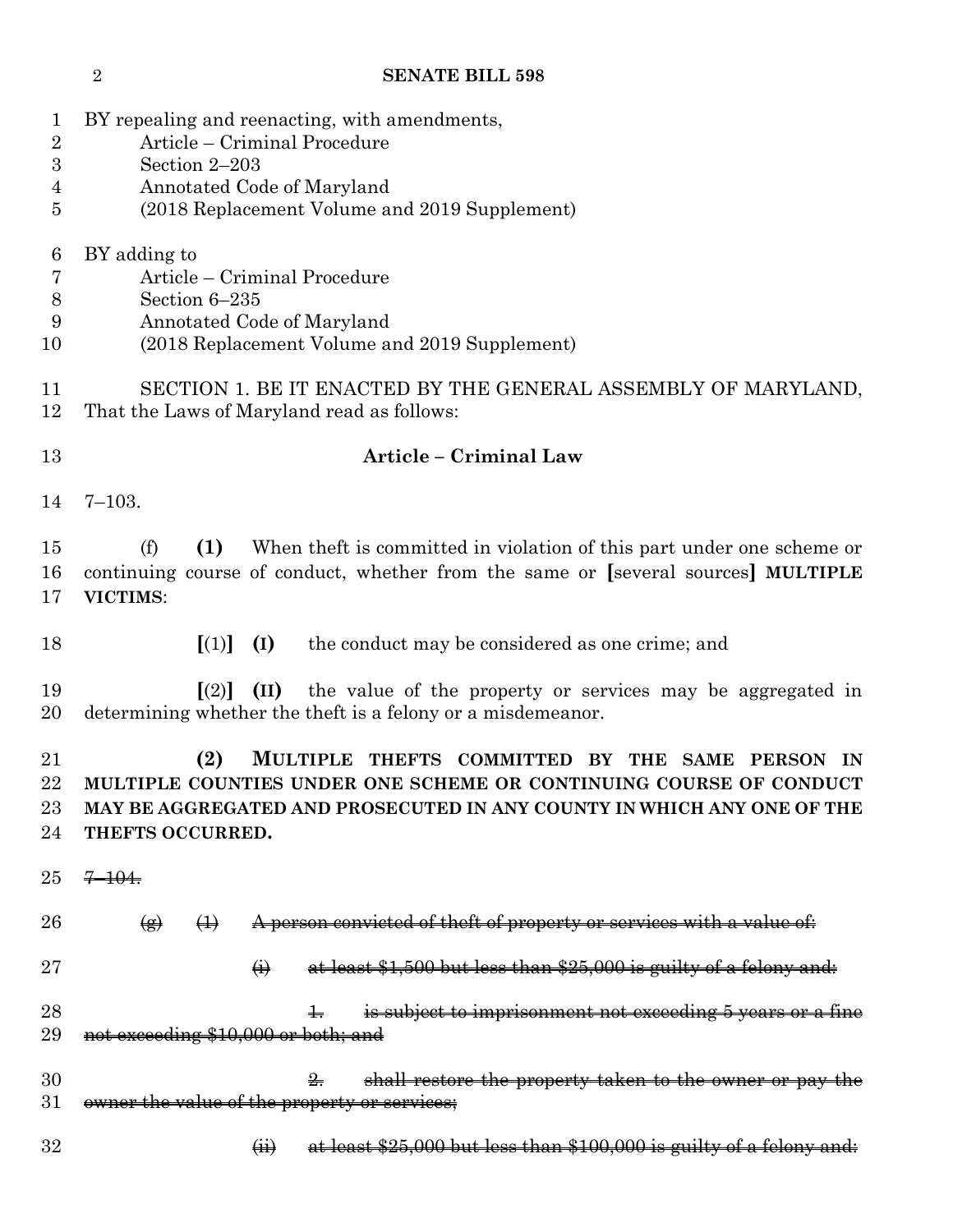## **SENATE BILL 598** 3

| T               | is subject to imprisonment not exceeding 10 years or a fine<br>╈╕                                |
|-----------------|--------------------------------------------------------------------------------------------------|
| 2               | not exceeding \$15,000 or both; and                                                              |
|                 |                                                                                                  |
| 3               | shall restore the property taken to the owner or pay the                                         |
| 4               | owner the value of the property or services; or                                                  |
| 5               | \$100,000 or more is guilty of a felony and:<br>$\overline{(\mathbf{iii})}$                      |
| 6               | is subject to imprisonment not exceeding 20 years or a fine                                      |
|                 | not exceeding \$25,000 or both; and                                                              |
|                 |                                                                                                  |
| 8               | shall restore the property taken to the owner or pay<br>$\frac{9}{2}$                            |
| 9               | owner the value of the property or services.                                                     |
|                 |                                                                                                  |
| 10              | Except as provided in paragraph (3) of this subsection, a person<br>$\left(\frac{1}{2}\right)$   |
| 11              | convicted of theft of property or services with a value of at least \$100 but less than \$1,500, |
| 12              | is guilty of a misdemeanor and:                                                                  |
| 13              | $\leftrightarrow$<br>is subject to:                                                              |
|                 |                                                                                                  |
| 14              | for a first conviction, imprisonment not exceeding 6<br>$\pm$                                    |
| 15              | months or a fine not exceeding \$500 or both; and                                                |
|                 |                                                                                                  |
| 16              | for a second or subsequent conviction, imprisonment not                                          |
| $17\,$          | exceeding 1 year or a fine not exceeding \$500 or both; and                                      |
|                 |                                                                                                  |
| 18              | shall restore the property taken to the owner or pay the owner<br>$\overrightarrow{41}$          |
| 19              | the value of the property or services.                                                           |
| $\overline{20}$ | A person convicted of theft of property or services with a value of less<br>$\bigoplus$          |
| 21              | than \$100 is guilty of a misdemeanor and:                                                       |
|                 |                                                                                                  |
| 22              | is subject to imprisonment not exceeding 90 days or a fine not                                   |
| 23              | exceeding \$500 or both; and                                                                     |
|                 |                                                                                                  |
| 24              | $\overline{44}$<br>shall restore the property taken to the owner or pay the owner                |
| 25              | the value of the property or services.                                                           |
|                 |                                                                                                  |
| 26              | $\{Subject to paragraph (5) of this subsection, a\} A person who has$<br>$\bigoplus$<br>(4)      |
| $27\,$          | [four] THREE or more prior convictions under this subtitle [and who is convicted of] MAY         |
| $^{28}$         | NOT COMMIT theft of property or services with a value of less than \$1,500 under paragraph       |
| 29              | $(2)$ of this subsection.                                                                        |
| 30              | A PERSON WHO VIOLATES SUBPARAGRAPH (I)<br>$\bigoplus$<br><del>-THIS</del><br>$\Theta$ F          |
| 31              | PARAGRAPH is guilty of a misdemeanor and:                                                        |
|                 |                                                                                                  |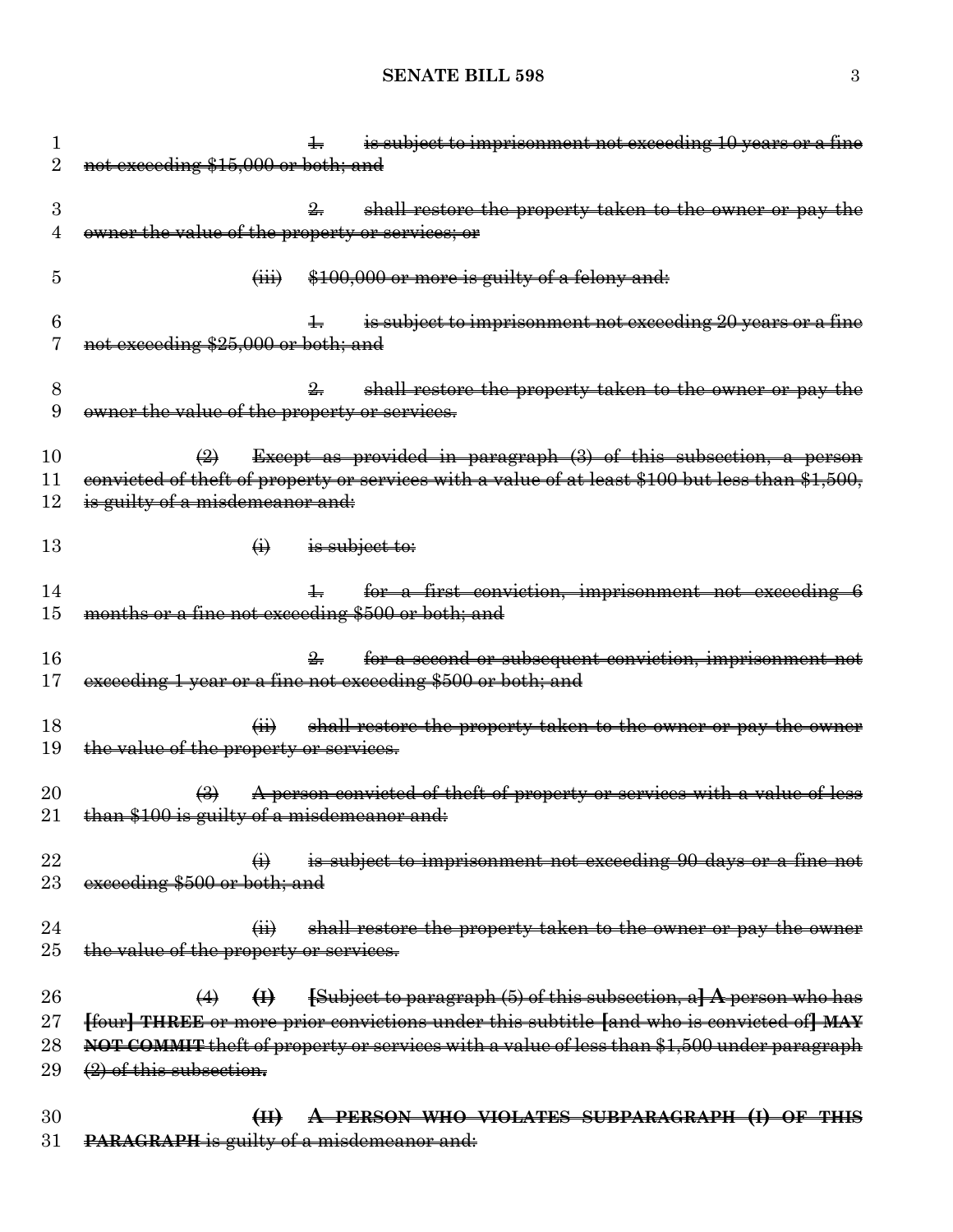### **SENATE BILL 598**

| 1<br>$\overline{2}$   | not exceeding \$5,000 or both; and                                                                                    |                            | is subject to imprisonment not exceeding 5 years or a fine<br>$\left\{ \frac{1}{2} \right\}$ +                                                                 |  |
|-----------------------|-----------------------------------------------------------------------------------------------------------------------|----------------------------|----------------------------------------------------------------------------------------------------------------------------------------------------------------|--|
| $\boldsymbol{3}$<br>4 |                                                                                                                       |                            | $\overline{f(i)}$ 2. shall restore the property taken to the owner or pay the<br>owner the value of the property or services.                                  |  |
| 5<br>6                |                                                                                                                       | $\overline{H(5)}$          | The court may not impose the penalties under paragraph (4) of this<br>subsection unless the State's Attorney serves notice on the defendant or the defendant's |  |
| 7<br>8                | trial that:                                                                                                           |                            | counsel before the acceptance of a plea of guilty or nolo contendere or at least 15 days before                                                                |  |
| 9<br>10               | subsection; and                                                                                                       | $\ddot{\theta}$            | the State will seek the penalties under paragraph (4) of this                                                                                                  |  |
| 11                    |                                                                                                                       | $\overline{(\mathbf{ii})}$ | lists the alleged prior convictions.                                                                                                                           |  |
| 12                    |                                                                                                                       |                            | <b>Article - Criminal Procedure</b>                                                                                                                            |  |
| 13                    | $2 - 203.$                                                                                                            |                            |                                                                                                                                                                |  |
| 14<br>15              | A police officer without a warrant may arrest a person if the police officer has<br>(a)<br>probable cause to believe: |                            |                                                                                                                                                                |  |
| 16<br>17              | section; and                                                                                                          | (1)                        | that the person has committed a crime listed in subsection (b) of this                                                                                         |  |
| 18                    |                                                                                                                       | (2)                        | that unless the person is arrested immediately, the person:                                                                                                    |  |
| 19                    |                                                                                                                       | (i)                        | may not be apprehended;                                                                                                                                        |  |
| 20                    |                                                                                                                       | (ii)                       | may cause physical injury or property damage to another; or                                                                                                    |  |
| 21                    |                                                                                                                       | (iii)                      | may tamper with, dispose of, or destroy evidence.                                                                                                              |  |
| 22                    | (b)                                                                                                                   |                            | The crimes referred to in subsection $(a)(1)$ of this section are:                                                                                             |  |
| 23<br>24              | Article;                                                                                                              | (1)                        | manslaughter by vehicle or vessel under $\S$ 2-209 of the Criminal Law                                                                                         |  |
| 25<br>26              | or an attempt to commit the crime;                                                                                    | (2)                        | malicious burning under $\S 6-104$ or $\S 6-105$ of the Criminal Law Article                                                                                   |  |
| 27<br>28              | attempt to commit the crime;                                                                                          | (3)                        | malicious mischief under $\S$ 6-301 of the Criminal Law Article or an                                                                                          |  |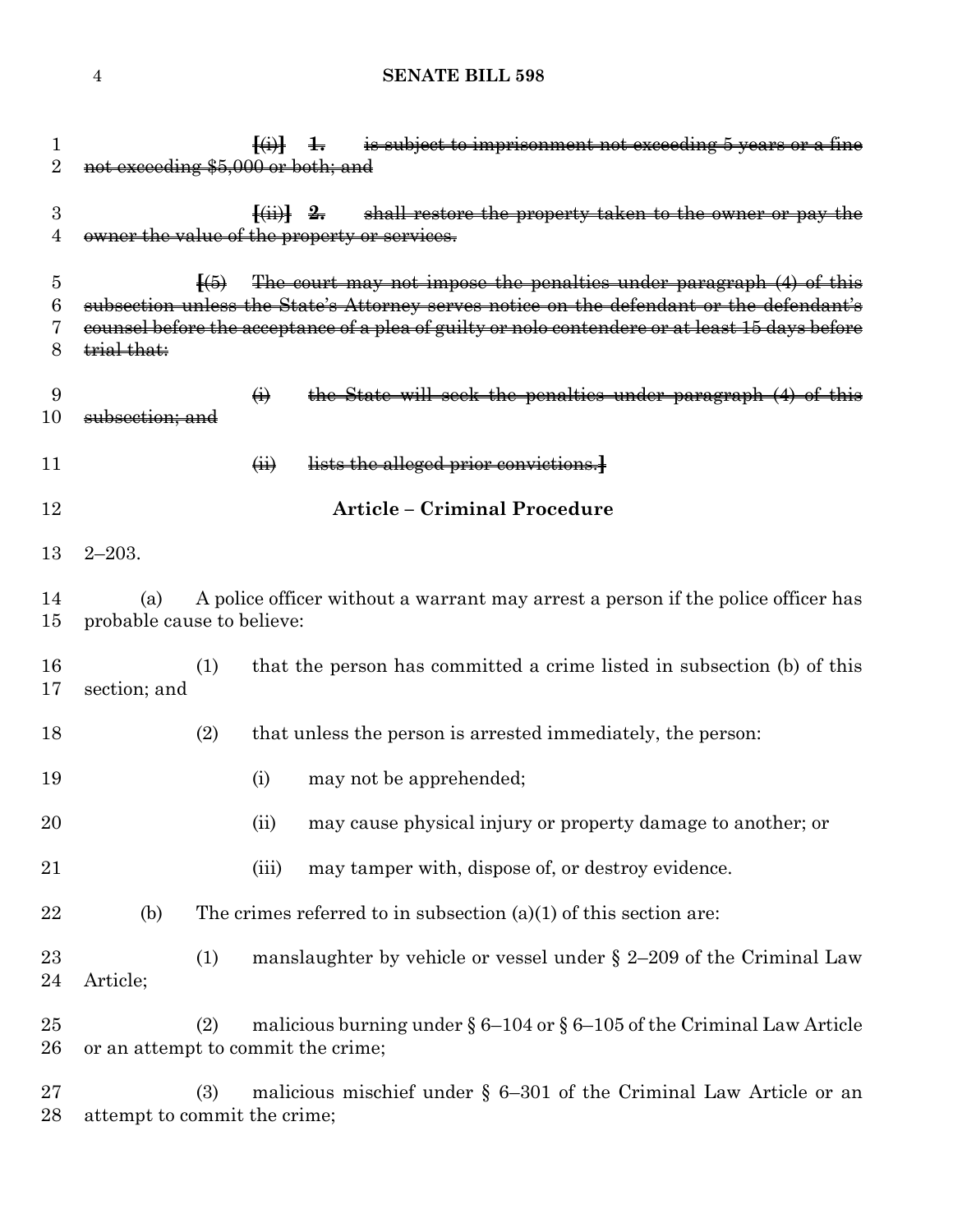#### **SENATE BILL 598** 5

 (4) a theft crime where the value of the property or services stolen is less than **[**\$1,000**] \$1,500** under § 7–104 **[**or § 7–105**]** of the Criminal Law Article**, INCLUDING § 7–104(G)(4) OF THE CRIMINAL LAW ARTICLE,** or an attempt to commit the crime; (5) the crime of giving or causing to be given a false alarm of fire under § 9–604 of the Criminal Law Article; 6 (6) indecent exposure under  $\S 11-107$  of the Criminal Law Article; (7) a crime that relates to controlled dangerous substances under Title 5 of the Criminal Law Article or an attempt to commit the crime; 9 (8) the wearing, carrying, or transporting of a handgun under  $\S$  4–203 or  $\S$  4–204 of the Criminal Law Article; (9) carrying or wearing a concealed weapon under § 4–101 of the Criminal Law Article; (10) prostitution and related crimes under Title 11, Subtitle 3 of the Criminal Law Article; and (11) violation of a condition of pretrial or posttrial release under § 5–213.1 of this article. **6–235. (A) IN THIS SECTION, "ORGANIZED RETAIL THEFT" MEANS THE COMMISSION, EITHER ALONE OR WITH ONE OR MORE OTHER PERSONS, OF A SERIES OF THEFTS OF RETAIL MERCHANDISE FROM ONE OR MORE RETAIL MERCHANTS WITH THE INTENT TO: (1) RETURN THE MERCHANDISE TO THE MERCHANT FOR VALUE; OR (2) RESELL, TRADE, OR BARTER THE MERCHANDISE FOR VALUE. (B) (1) IF A DEFENDANT IS CONVICTED OF OR RECEIVES A PROBATION BEFORE JUDGMENT DISPOSITION FOR THEFT UNDER § 7–104 OF THE CRIMINAL** 

 **LAW ARTICLE, ON REQUEST OF THE STATE'S ATTORNEY THE COURT SHALL MAKE A FINDING OF FACT BASED ON EVIDENCE PRODUCED AT TRIAL AS TO WHETHER THE CRIME IS ORGANIZED RETAIL THEFT.**

 **(2) THE STATE HAS THE BURDEN OF PROVING BY A PREPONDERANCE OF THE EVIDENCE THAT THE CRIME IS ORGANIZED RETAIL THEFT.**